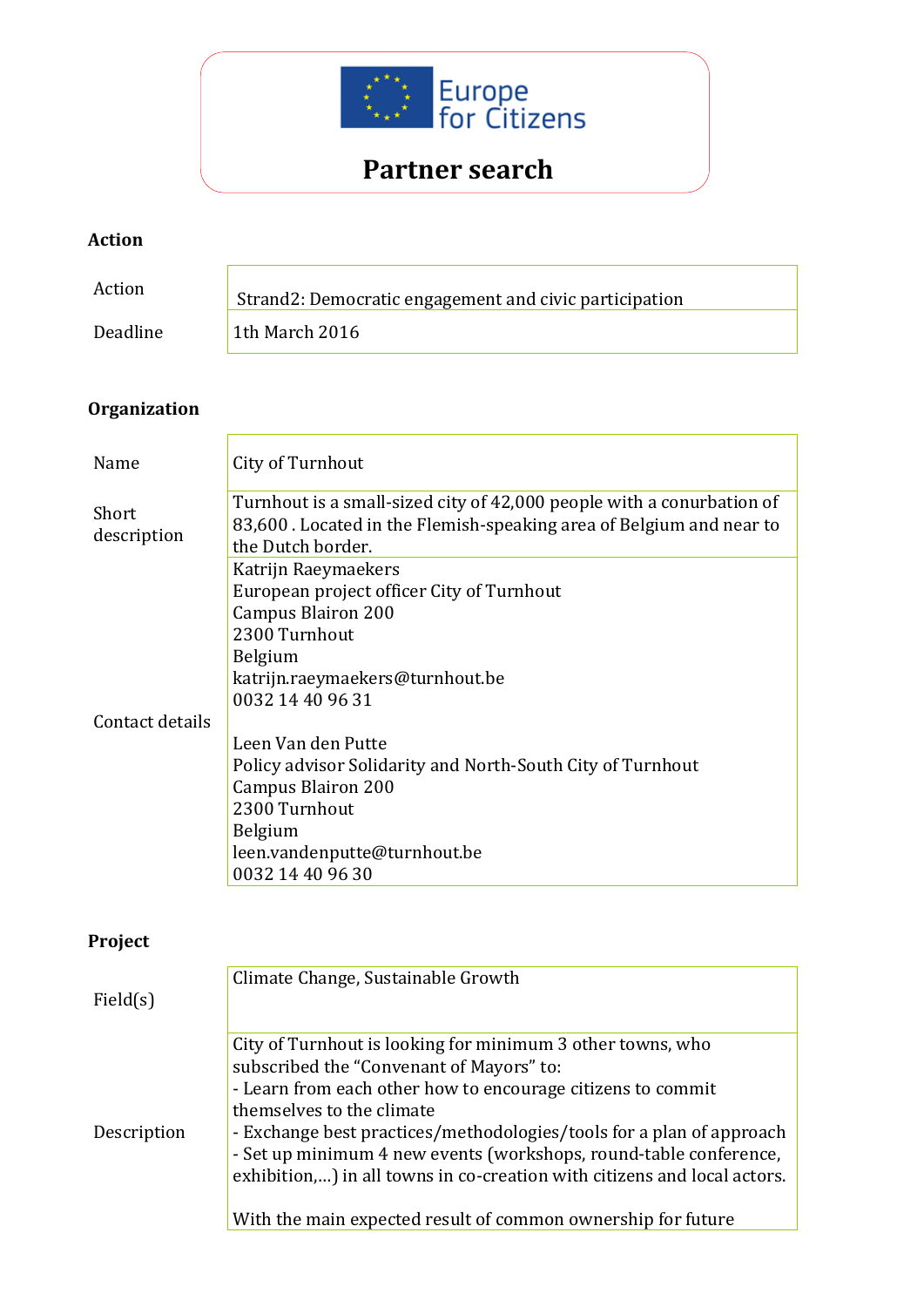### actions in climate change.

#### Partners searched

| Countries | 1 country in the North, 1 country in the South and 1 country in the<br>East.                                                                                                                                                                                                                                                                                                                                                                                            |
|-----------|-------------------------------------------------------------------------------------------------------------------------------------------------------------------------------------------------------------------------------------------------------------------------------------------------------------------------------------------------------------------------------------------------------------------------------------------------------------------------|
| Profile   | A specific know-how/experience in civic participation on climate<br>change, sustainable growth, convenant of mayors,<br>Turnhout prefers a network with minimum 3 other towns which<br>1. have subscribed to the Covenant of Mayors<br>2. have a scale of $+/- 40.000 - 80.000$ citizens<br>3. are accessible by public transport. This, we find very important, as<br>we are working on sustainable challenges/issues, as transport is one<br>of this in this project. |

#### Other information

| The City Council Turnhout want to work out its Climate Action Plan.                                                                              |
|--------------------------------------------------------------------------------------------------------------------------------------------------|
| This plan gives an overview of actions which in the City wants to                                                                                |
| implement in the coming years to achieve the reduction objective of                                                                              |
| 20% CO2 reduction by 2020.                                                                                                                       |
| The climate action plan was spurred by the signing of the Covenant of                                                                            |
| Mayors. The Covenant of Mayors is the mainstream European                                                                                        |
| movement involving local and regional authorities, voluntarily                                                                                   |
| committing to increasing energy efficiency and use of renewable                                                                                  |
| energy sources on their territories. By their commitment, Covenant                                                                               |
| signatories aim to meet and exceed the European Union 20% CO2                                                                                    |
| reduction objective by 2020.                                                                                                                     |
| http://www.covenantofmayors.eu/index_en.html                                                                                                     |
| Within the plan; various actions are planned by the city to reduce                                                                               |
| energy consumption (f.e. including the installation of solar panels on                                                                           |
| city buildings, insulating buildings, implement a cycling policy plan,                                                                           |
| promoting sustainable purchases, inciting SME's for sustainable                                                                                  |
| production, ) But, not only the city, but every citizen has the Duty                                                                             |
| working for the Climate, and taking action against climate change.                                                                               |
|                                                                                                                                                  |
| From Little Things (eg. Taking steps into sustainable consumption, )<br>to large Things (sustainable (re) building, ). In short, there is a real |
| movement needed in Turnhout, where it is necessary that citizens                                                                                 |
| must also do their bit.                                                                                                                          |
| One of the challenges within the Turnhouts climate action plan is "to                                                                            |
|                                                                                                                                                  |
| increase social awareness and an effective change of behavior".                                                                                  |
| "Climate awareness of citizens, SME's and organizations, active on the                                                                           |
| territory of the municipality has increased in the recent years. Yet, for                                                                        |
| certain groups in society, there is still too little information available                                                                       |
| and there is still a great challenge in creating a common<br>responsibility/ownership.                                                           |
|                                                                                                                                                  |